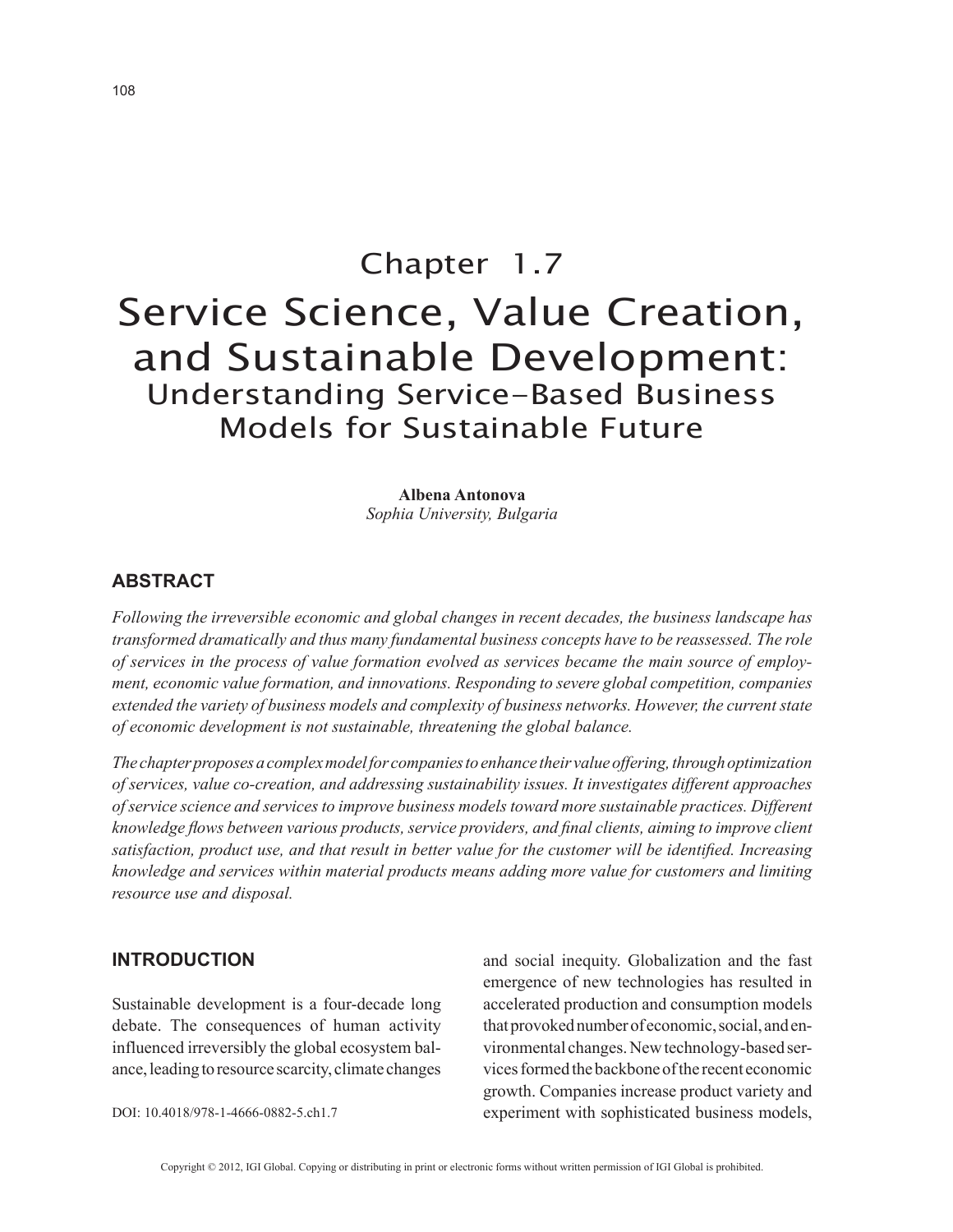outsource production processes, exploit new technologies and develop complex logistic chains. In result, products become cheaper and with shorter life-cycles. Inversely the general price-of-living is increasing. Customers have an increasing choice of products and services, but remain dissatisfied (Prahalad & Ramsey, 2004). While business complexity is increasing, globalization is making the world more interrelated, interdependent and flat. Everywhere around the globe production and consumption models gradually equalize. The culture of living and social expectations is changing. This could become an increasing challenge in actual demographic trends, leading to social unrest. Therefore companies become confronted to increasing risk factors including climate changes and natural disasters, social imparity, high turnover of technologies and innovations. All these factors augment complexity and interdependence of actors on the business ecosystem, increasing market volatility and making the long-term planning unrealistic, and return on investments projects become unpredictable. Sustainable development is not anymore a theoretical concept.

In parallel, service science emerged in last decade as a new interdisciplinary research field. The service sector became the leading wealthgenerating business domain, attracting the majority of employment, investments and innovations. As estimated in (Duchene, Lykogianni, &Verbeek, 2009), the EU and US service sectors represent around three quarters of total value-added, while the weight of manufacturing is shrinking to less than one-fifth of total value-added. The growth of service sector came from new complex services such as information technologies, telecommunications, logistics, business and financial services, research and innovations, entertainment and many others. These services can be described as knowledge-intensive, flexible and scalable. Moreover, they not only create new niches on the market but they also fundamentally changed the business logic of all economic sectors and operations. Thus they enhanced organizations around the world to

become more knowledge-intensive, flexible and scalable, customer-oriented and mobile.

The chapter objectives are to propose new logic for business models development, based on services and user value-co-creation. There are highlighted the factors increasing value for customers, based on sustainable development and service science approaches. Moreover, sustainability is explored as a new source of value, demanded by clients, employees and society as a whole. Thus a comparative framework for services and products (self-services) is developed. Finally the role of knowledge and time for the end-users value formation is outlined.

# **BACKGROUND**

The present research will identify how service science and sustainable development can enhance service value creation and business models evolution. Therefore first part will propose an overview of key concepts that are interdisciplinary, new-emerging and problem-oriented. We will not debate about the foundations and roots of the discussed terms. Rather, we will provide reasonable understanding of the concepts and problem areas, provoking additional reflections.

# **Services and Service Science**

The global economy today is dominated by the industry of services. Services fueled the recent economic progress, provoking the emergence of service science as focal point of research. Service science is defined by Chesbrough and Spohrer in the *Research manifesto of service science* (Chesbrough & Spohrer, 2006). In general, service is an interactive process of doing something for someone (Vargo & Luch, 2004). Services are intangible, non-material, and do not result in ownership, in contrast to assets (Beltagui, Riedel, & Pawar, 2008). While traditional definitions of services describe it as ¨activities, deeds and performances¨,